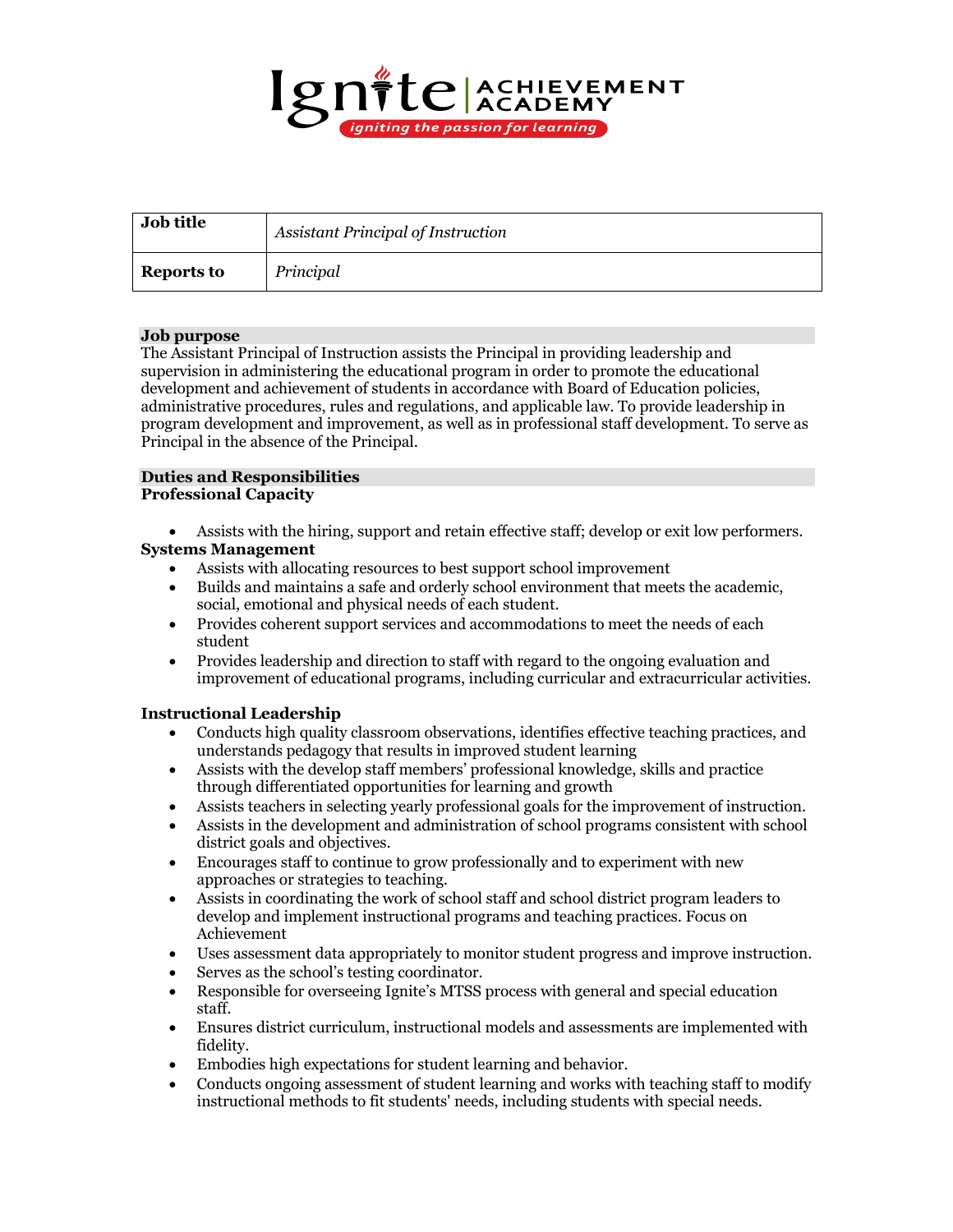• Involves staff in the evaluation of programs and the planning of new programs.

## **Vision, Mission, Values**

- Assists in the development of an educational vision for the school to promote the academic success and well being of each student, and hold staff accountable for the vision.
- Articulates, advocates, and cultivates core values that enhance high expectations, equity, inclusiveness and social justice.

## **Climate of Care and Support**

- Ensures that each student and staff member is treated fairly, respectfully, with an understanding of culture and context in interactions, decision making and practice.
- Creates and sustains positive relationships with staff, families and the community for the benefit of students.
- Promotes a school environment that is safe and conducive to individualized instruction, cooperative curriculum development, and student learning.
- Encourages parental involvement in students' education and ensures effective communication with students and parents.
- Ensures that student conduct and attendance conforms with the school's standards and school district policies.
- Assists principal in creating recognition assemblies, parent academies, community meetings and other school-wide culture/academic building activities

## **Ethics and Professionalism**

- Acts ethically and professionally in personal conduct, relationships with others, decisionmaking, stewardship of the schools' resources and all aspects of leadership, places children at the center of education and accepts responsibility for each student's academic success and well-being.
- Provides moral direction for the school and promotes ethical and professional behavior among faculty and staff.
- Assists in ensuring that Board policies and procedures are implemented and followed at the school.
- Continues to acquire professional knowledge and learn of current developments in the educational field by attending seminars, workshops or professional meetings, or by conducting research.
- Adheres to all negotiated contract provisions.
- Reports to work as scheduled on a regular and reliable basis.

## **Supervisory Responsibilities**

• May supervise instructional staff as assigned.

## **Other Functions**

• Performs other related duties, as assigned, for the purpose of ensuring an efficient and effective work environment.

## **Qualifications & Skills**

- Master's degree from an accredited college or university. 2-5 years of increasingly responsible educational administration experience.
- Indiana School Administrator's License
- Exceptional ability to collaborate with diverse stakeholders to achieve ambitious goals
- Exceptional leadership, organizational, and strategic planning skills